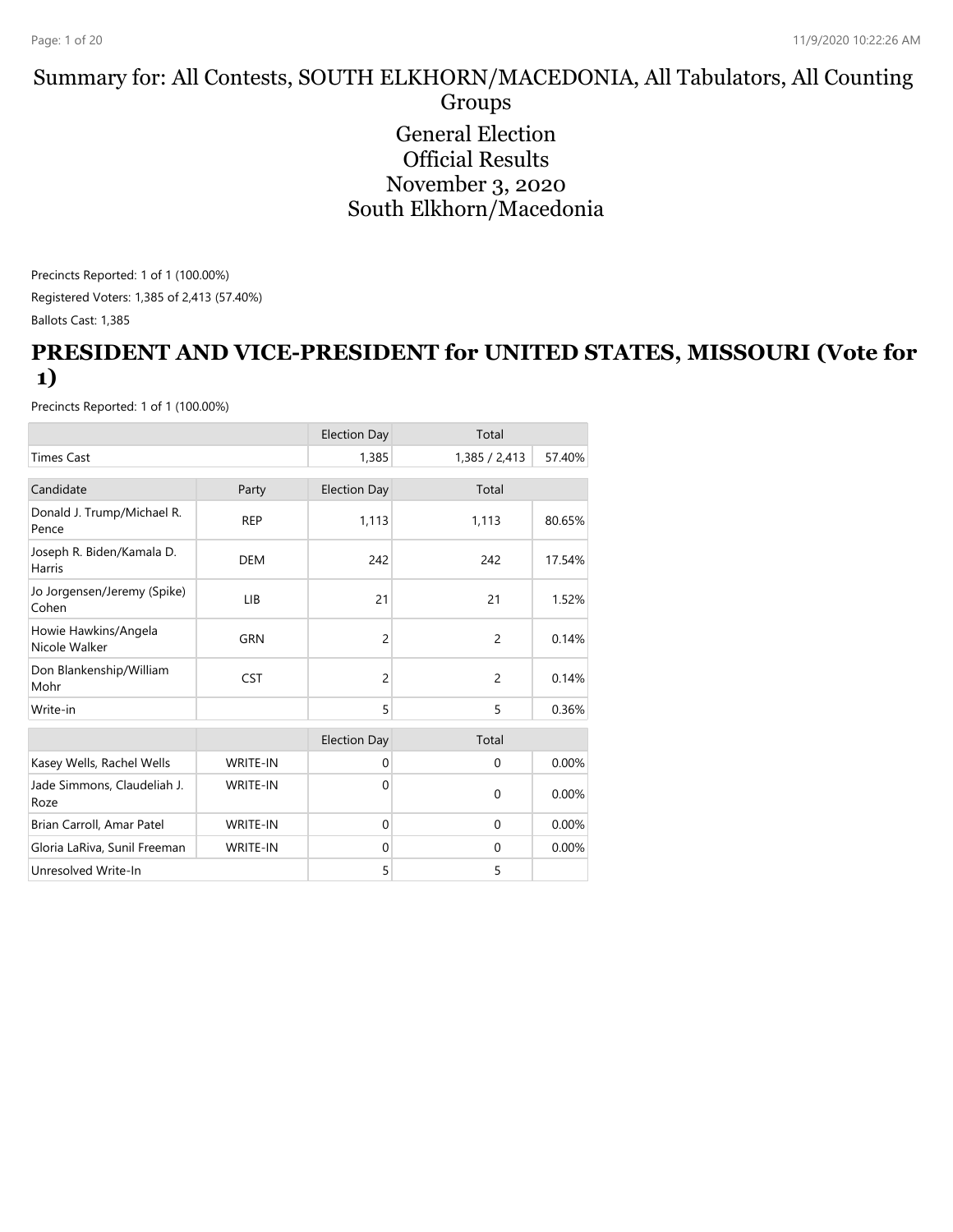## **GOVERNOR for MISSOURI, MISSOURI (Vote for 1)**

|                     |                 | <b>Election Day</b> | Total         |        |
|---------------------|-----------------|---------------------|---------------|--------|
| <b>Times Cast</b>   |                 |                     | 1,385 / 2,413 | 57.40% |
| Candidate           | Party           | <b>Election Day</b> | Total         |        |
| Mike Parson         | <b>REP</b>      | 1,069               | 1,069         | 78.26% |
| Nicole Galloway     | <b>DEM</b>      | 259                 | 259           | 18.96% |
| <b>Rik Combs</b>    | LIB.            | 24                  | 24            | 1.76%  |
| Jerome Howard Bauer | GRN             | 14                  | 14            | 1.02%  |
| Write-in            |                 | 1                   | 1             | 0.07%  |
|                     |                 | <b>Election Day</b> | Total         |        |
| Arnie C. AC Dienoff | <b>WRITE-IN</b> | $\Omega$            | $\Omega$      | 0.00%  |
| Theo (Ted) Brown Sr | <b>WRITE-IN</b> | $\Omega$            | $\Omega$      | 0.00%  |
| Martin Lindstedt    | <b>WRITE-IN</b> | $\Omega$            | $\Omega$      | 0.00%  |
| Unresolved Write-In |                 |                     | 1             |        |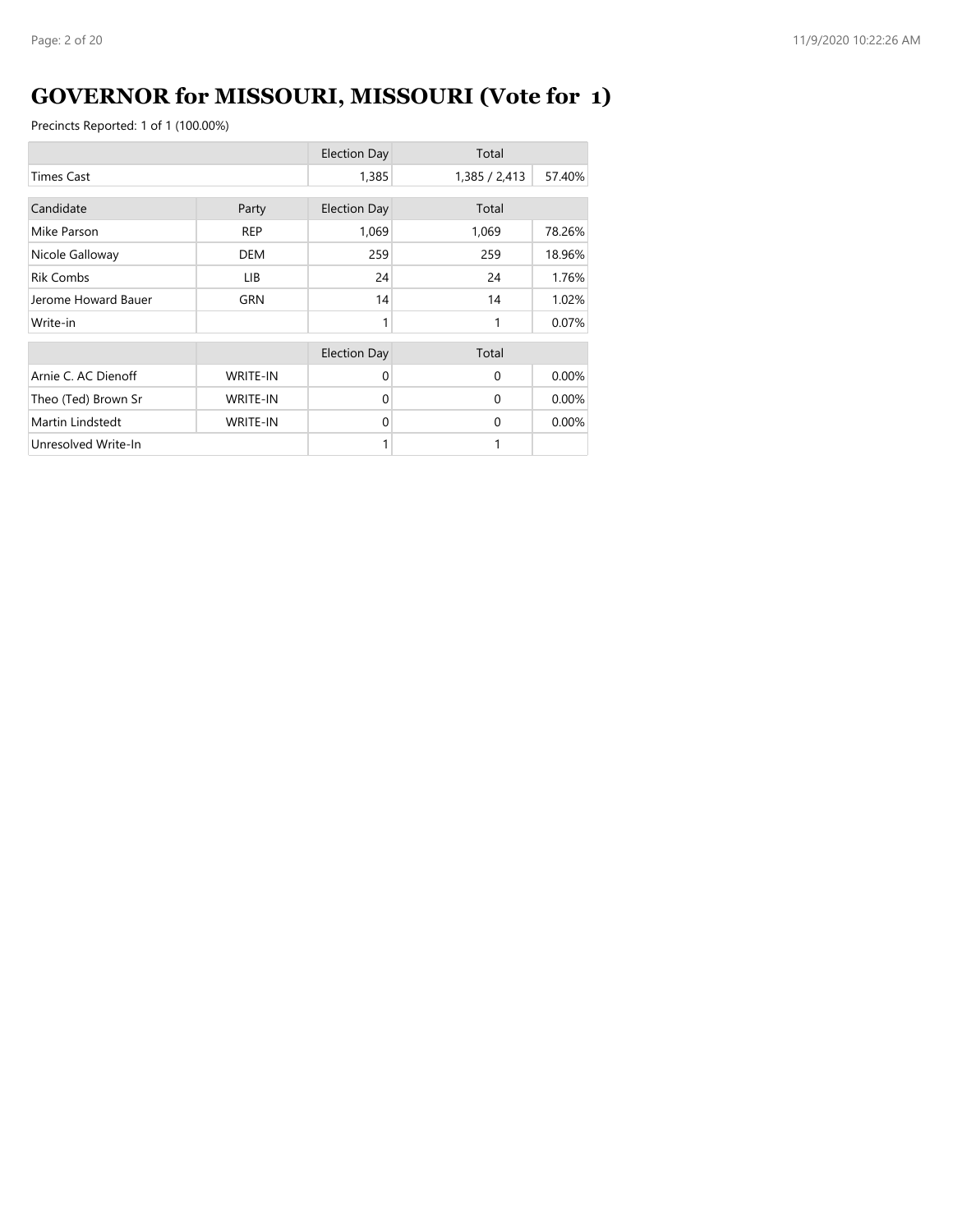### **LIEUTENANT GOVERNOR for MISSOURI, MISSOURI (Vote for 1)**

|                     |                 | <b>Election Day</b> | Total         |        |
|---------------------|-----------------|---------------------|---------------|--------|
| <b>Times Cast</b>   |                 | 1,385               | 1,385 / 2,413 | 57.40% |
| Candidate           |                 |                     | Total         |        |
|                     | Party           | <b>Election Day</b> |               |        |
| Mike Kehoe          | <b>REP</b>      | 1,060               | 1,060         | 79.22% |
| Alissia Canady      | <b>DEM</b>      | 242                 | 242           | 18.09% |
| <b>Bill Slantz</b>  | LIB.            | 22                  | 22            | 1.64%  |
| Kelley Dragoo       | <b>GRN</b>      | 14                  | 14            | 1.05%  |
| Write-in            |                 | 1                   | 1             | 0.07%  |
|                     |                 | <b>Election Day</b> | Total         |        |
|                     |                 |                     |               |        |
| Jeremy Gundel       | <b>WRITE-IN</b> | 0                   | $\Omega$      | 0.00%  |
| Unresolved Write-In |                 | 1                   | 1             |        |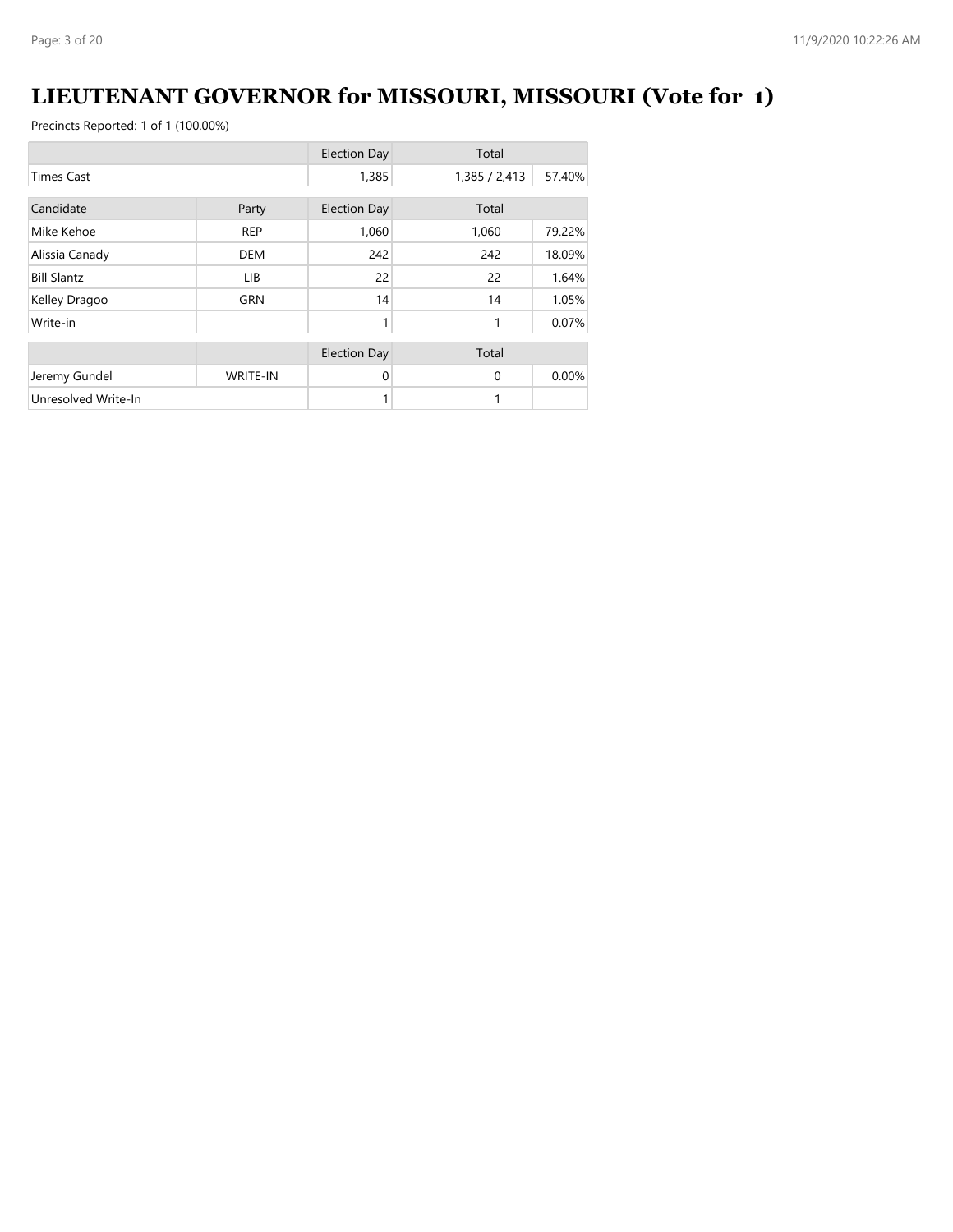# **SECRETARY OF STATE for MISSOURI, MISSOURI (Vote for 1)**

|                        |            | <b>Election Day</b> | Total         |        |
|------------------------|------------|---------------------|---------------|--------|
| <b>Times Cast</b>      |            | 1,385               | 1,385 / 2,413 | 57.40% |
| Candidate              | Party      | <b>Election Day</b> | Total         |        |
| John R. (Jay) Ashcroft | <b>REP</b> | 1,076               | 1,076         | 80.12% |
| Yinka Faleti           | <b>DEM</b> | 223                 | 223           | 16.60% |
| Carl Herman Freese     | LIB.       | 31                  | 31            | 2.31%  |
| Paul Lehmann           | <b>GRN</b> | 9                   | 9             | 0.67%  |
| Paul Venable           | <b>CST</b> | 4                   | 4             | 0.30%  |
| Write-in               |            | 1                   | 1             | 0.07%  |
|                        |            | <b>Election Day</b> | Total         |        |
| Unresolved Write-In    |            |                     |               |        |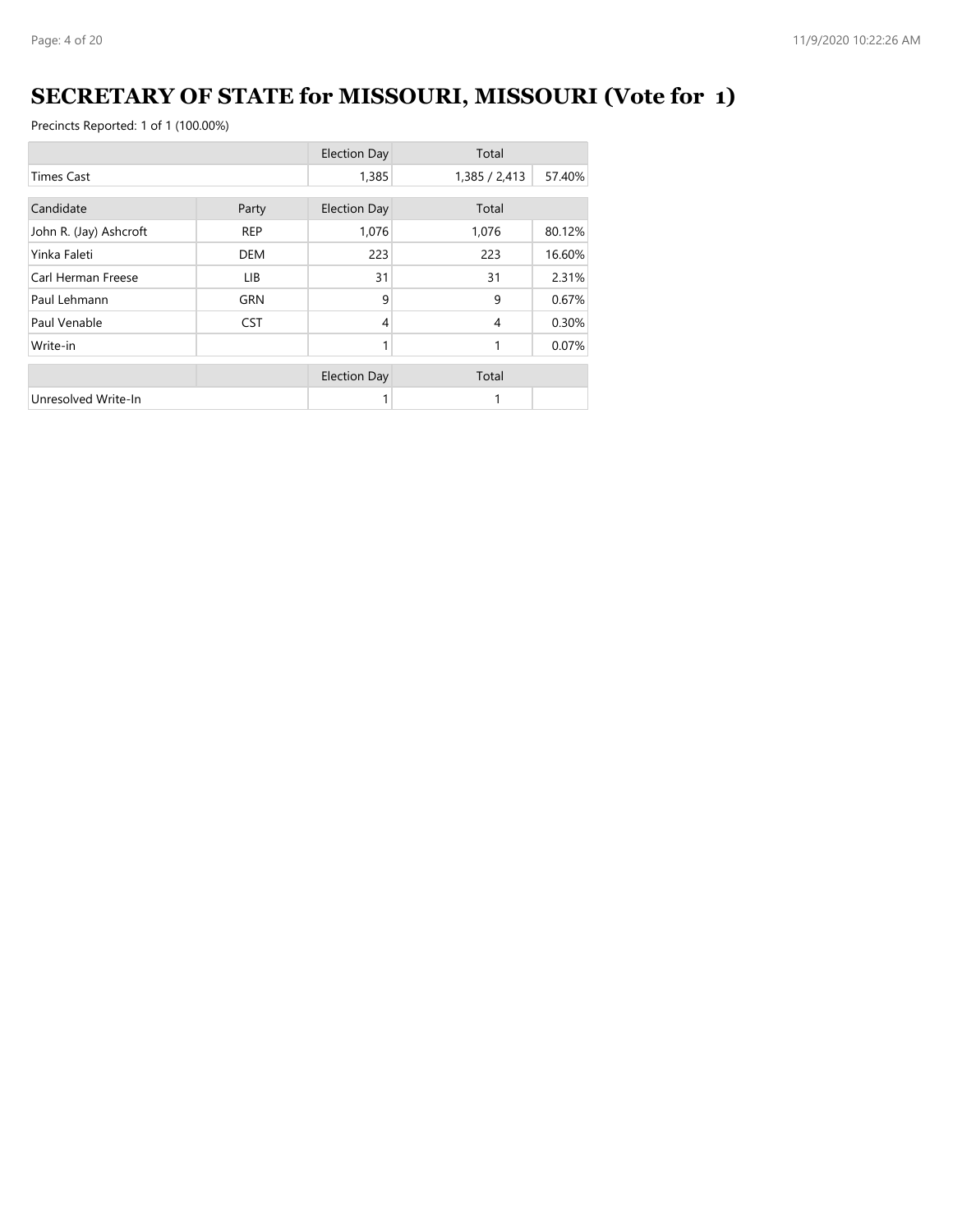## **STATE TREASURER for MISSOURI, MISSOURI (Vote for 1)**

|                        |            | <b>Election Day</b> | Total         |        |
|------------------------|------------|---------------------|---------------|--------|
| <b>Times Cast</b>      |            | 1,385               | 1,385 / 2,413 | 57.40% |
| Candidate              | Party      | <b>Election Day</b> | Total         |        |
| Scott Fitzpatrick      | <b>REP</b> | 1,070               | 1,070         | 79.91% |
| Vicki Lorenz Englund   | <b>DEM</b> | 225                 | 225           | 16.80% |
| Nicholas (Nick) Kasoff | LIB.       | 32                  | 32            | 2.39%  |
| Joseph Civettini       | <b>GRN</b> | 12                  | 12            | 0.90%  |
| Write-in               |            | 1                   | 1             | 0.07%  |
|                        |            | <b>Election Day</b> | Total         |        |
| Unresolved Write-In    |            | 1                   | 1             |        |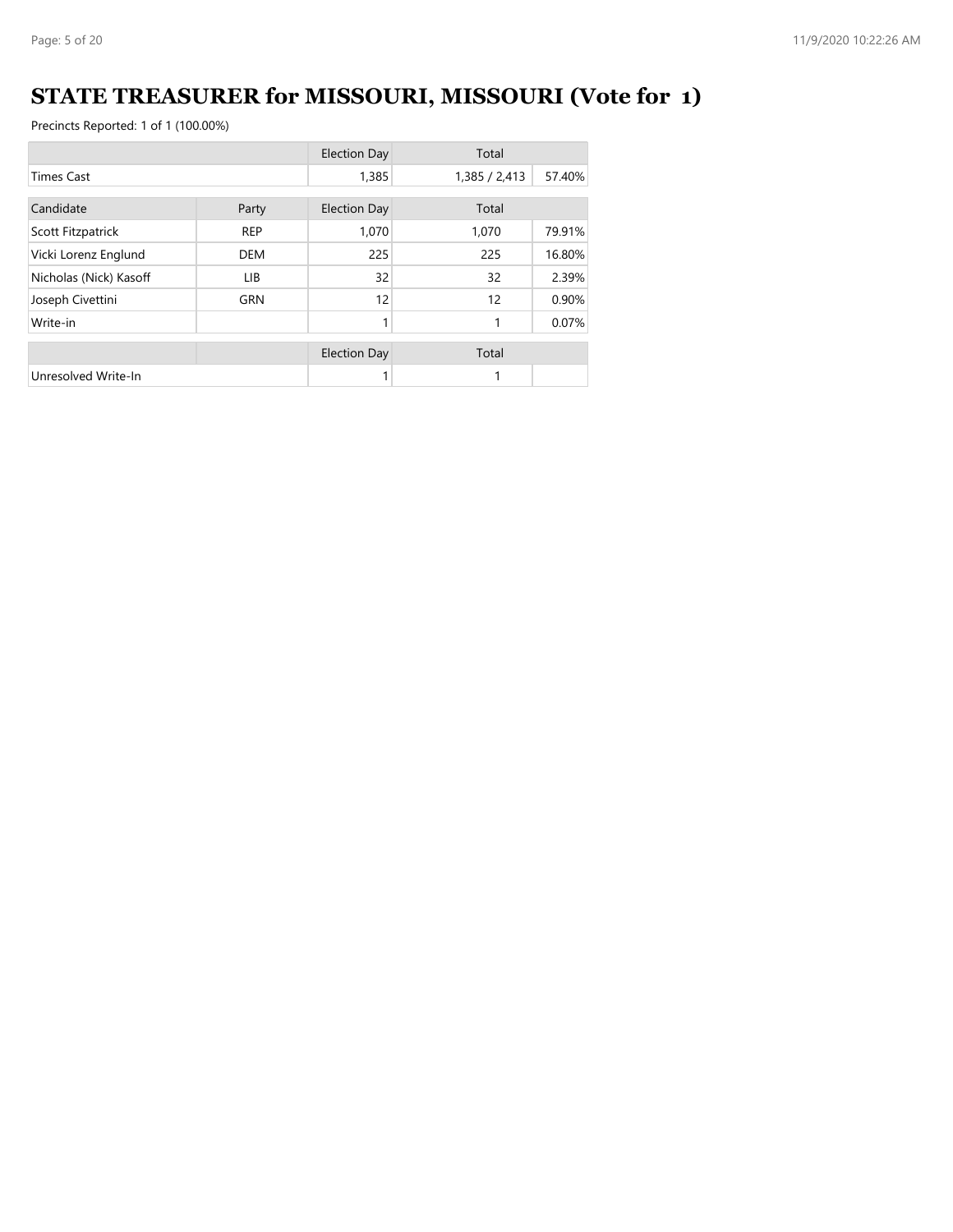### **ATTORNEY GENERAL for MISSOURI, MISSOURI (Vote for 1)**

|                      |            | <b>Election Day</b> | Total         |        |
|----------------------|------------|---------------------|---------------|--------|
| <b>Times Cast</b>    |            | 1,385               | 1,385 / 2,413 | 57.40% |
| Candidate            | Party      | <b>Election Day</b> | Total         |        |
| Eric Schmitt         | <b>REP</b> | 1,071               | 1,071         | 79.93% |
| <b>Rich Finneran</b> | <b>DEM</b> | 238                 | 238           | 17.76% |
| Kevin C Babcock      | LIB.       | 31                  | 31            | 2.31%  |
| Write-in             |            |                     |               | 0.07%  |
|                      |            | <b>Election Day</b> | Total         |        |
| Unresolved Write-In  |            |                     |               |        |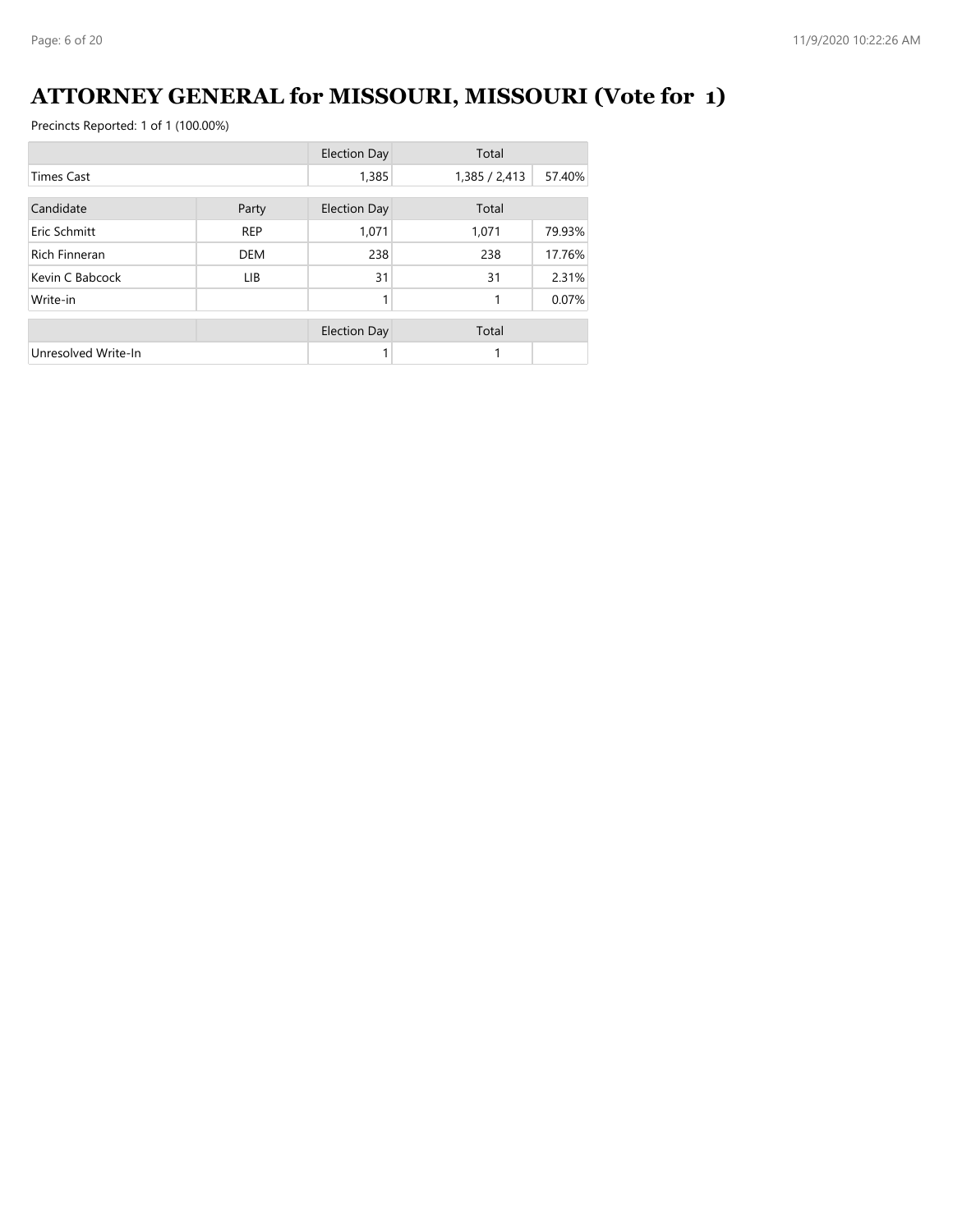#### **UNITED STATES REPRESENTATIVE IN CONGRESS for 3RD DISTRICT, MISSOURI (Vote for 1)**

|                           |                 | <b>Election Day</b> | Total          |        |
|---------------------------|-----------------|---------------------|----------------|--------|
| <b>Times Cast</b>         |                 | 1,385               | 1,385 / 2,413  | 57.40% |
| Candidate                 | Party           | <b>Election Day</b> | Total          |        |
| <b>Blaine Luetkemeyer</b> | <b>REP</b>      | 1,082               | 1,082          | 80.87% |
| Megan Rezabek             | <b>DEM</b>      | 225                 | 225            | 16.82% |
| Leonard J Steinman II     | <b>LIB</b>      | 30                  | 30             | 2.24%  |
| Write-in                  |                 | 4                   | $\overline{4}$ | 0.30%  |
|                           |                 | <b>Election Day</b> | Total          |        |
| Thomas (Tom) Clapp        | <b>WRITE-IN</b> |                     |                | 0.07%  |
| Unresolved Write-In       |                 | 3                   | 3              |        |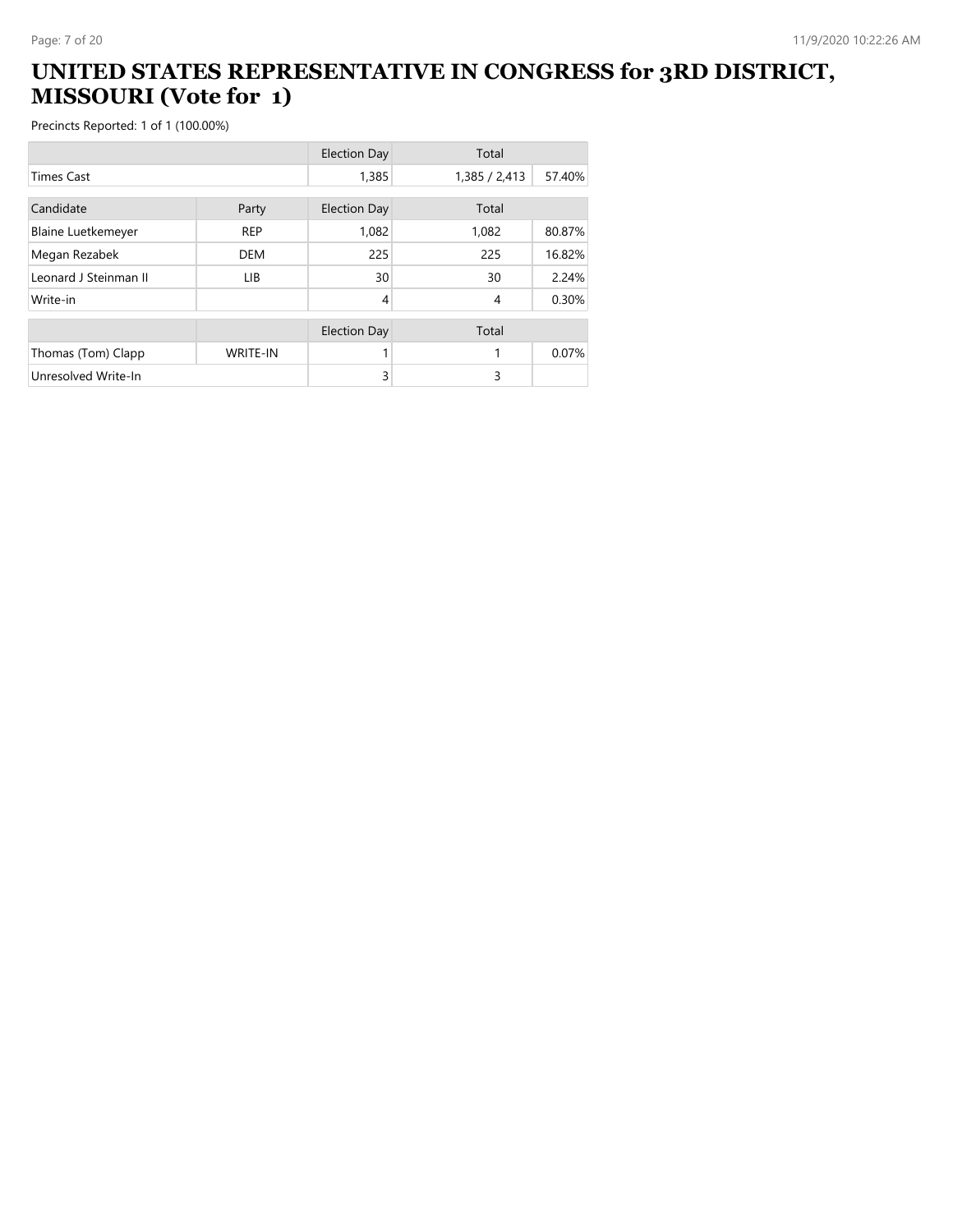### **STATE REPRESENTATIVE for 42ND DISTRICT, MISSOURI (Vote for 1)**

|                     |            | <b>Election Day</b> | Total         |         |
|---------------------|------------|---------------------|---------------|---------|
| <b>Times Cast</b>   |            | 1,385               | 1,385 / 2,413 | 57.40%  |
|                     |            |                     |               |         |
| Candidate           | Party      | <b>Election Day</b> | Total         |         |
| Jeff Porter         | <b>REP</b> | 1,233               | 1,233         | 100.00% |
| Write-in            |            | 12                  | 12            | 0.97%   |
|                     |            | <b>Election Day</b> | Total         |         |
| Unresolved Write-In |            | 12                  | 12            |         |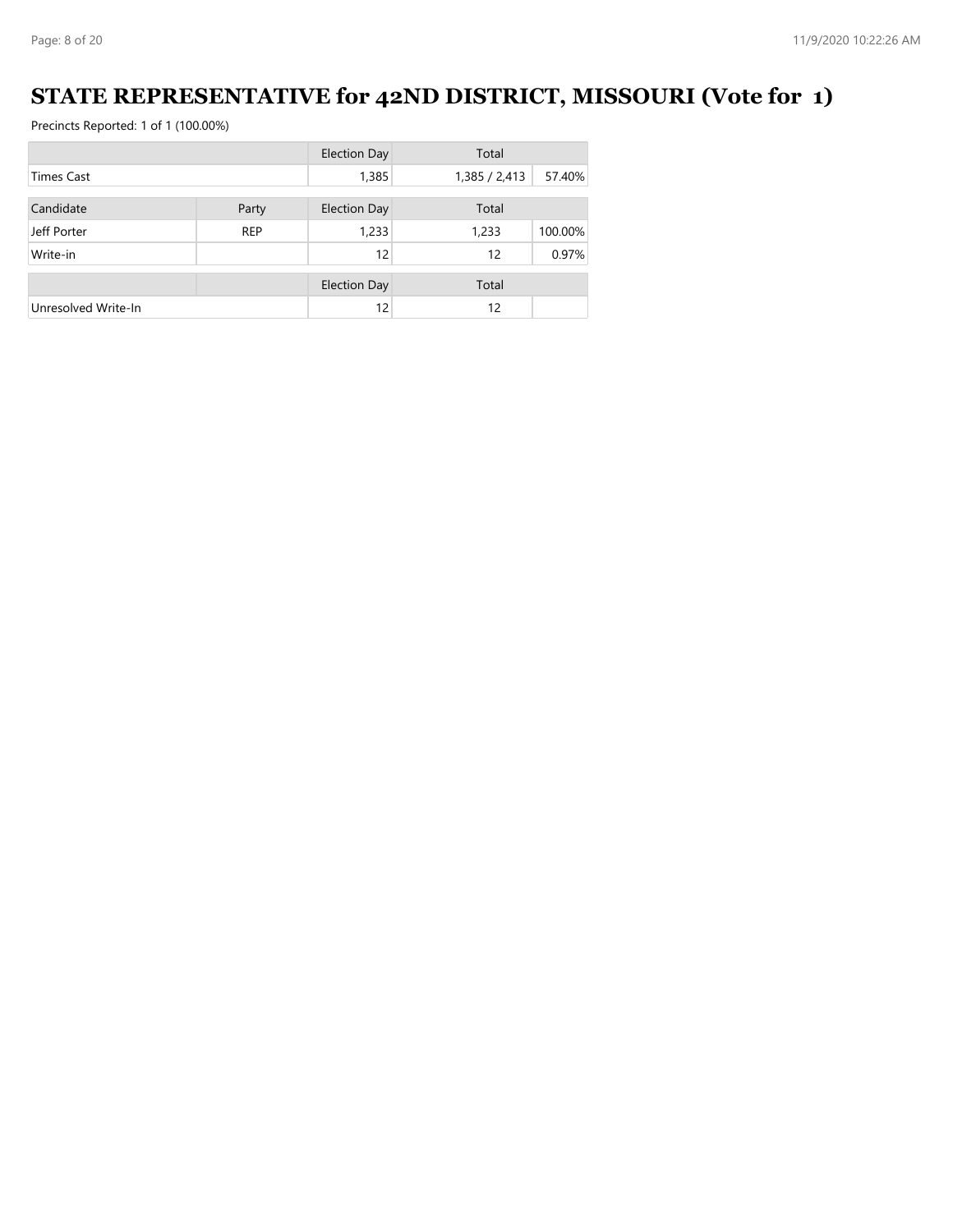### **COUNTY COMMISSIONER for SOUTHERN DISTRICT, MISSOURI (Vote for 1)**

|                     |            | <b>Election Day</b> | Total         |         |
|---------------------|------------|---------------------|---------------|---------|
| <b>Times Cast</b>   |            | 1,385               | 1,385 / 2,413 | 57.40%  |
| Candidate           | Party      | <b>Election Day</b> | Total         |         |
|                     |            |                     |               |         |
| Tom Meyer           | <b>REP</b> | 1,231               | 1,231         | 100.00% |
| Write-in            |            | 12                  | 12            | 0.97%   |
|                     |            | <b>Election Day</b> | Total         |         |
| Unresolved Write-In |            | 12                  | 12            |         |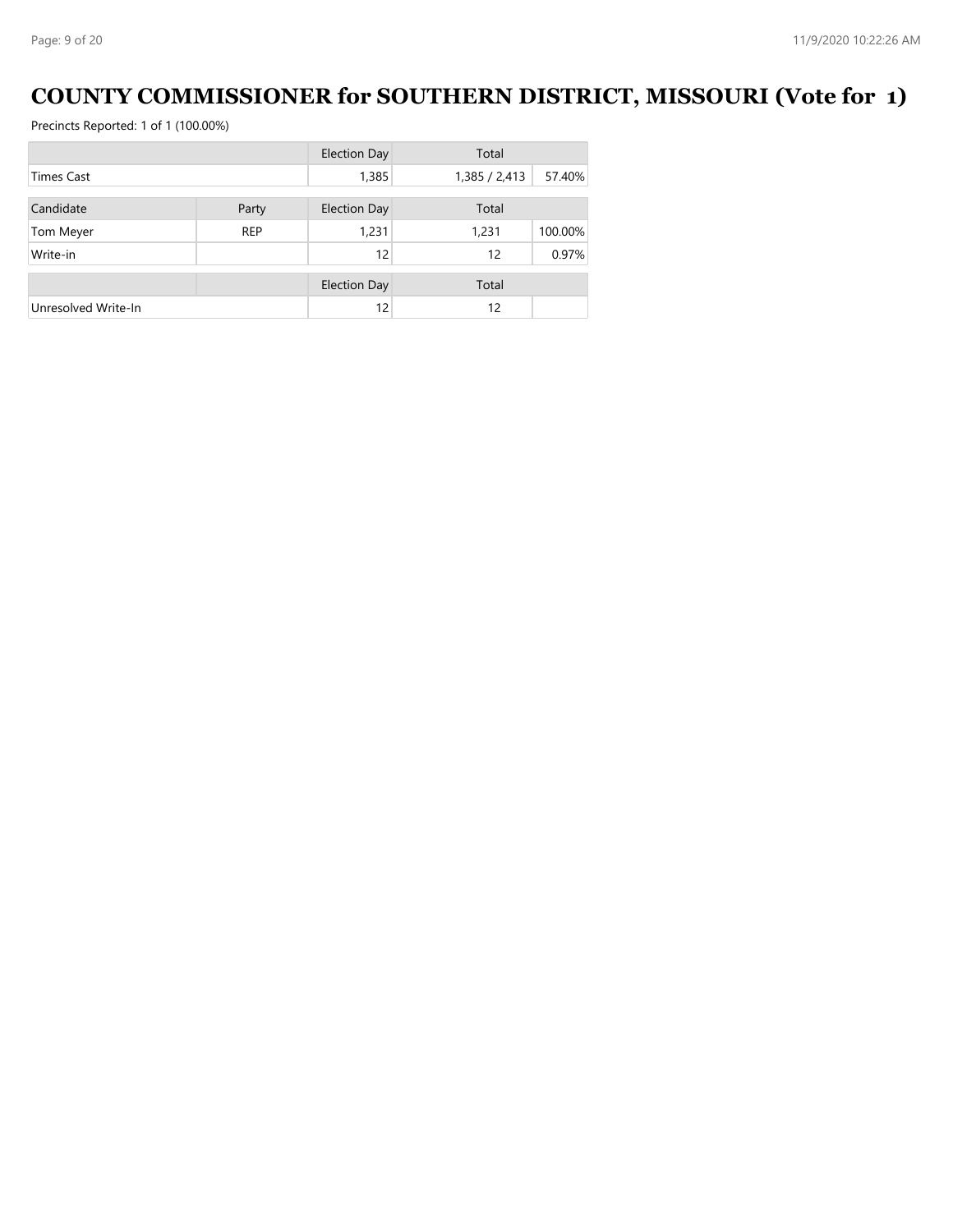## **SHERIFF for WARREN COUNTY, MISSOURI (Vote for 1)**

|                     |            | <b>Election Day</b> | Total         |         |
|---------------------|------------|---------------------|---------------|---------|
| <b>Times Cast</b>   |            | 1,385               | 1,385 / 2,413 | 57.40%  |
| Candidate           | Party      | <b>Election Day</b> | Total         |         |
| Kevin Harrison      | <b>REP</b> | 1,250               | 1,250         | 100.00% |
| Write-in            |            | 13                  | 13            | 1.04%   |
|                     |            | <b>Election Day</b> | Total         |         |
| Unresolved Write-In |            | 13                  | 13            |         |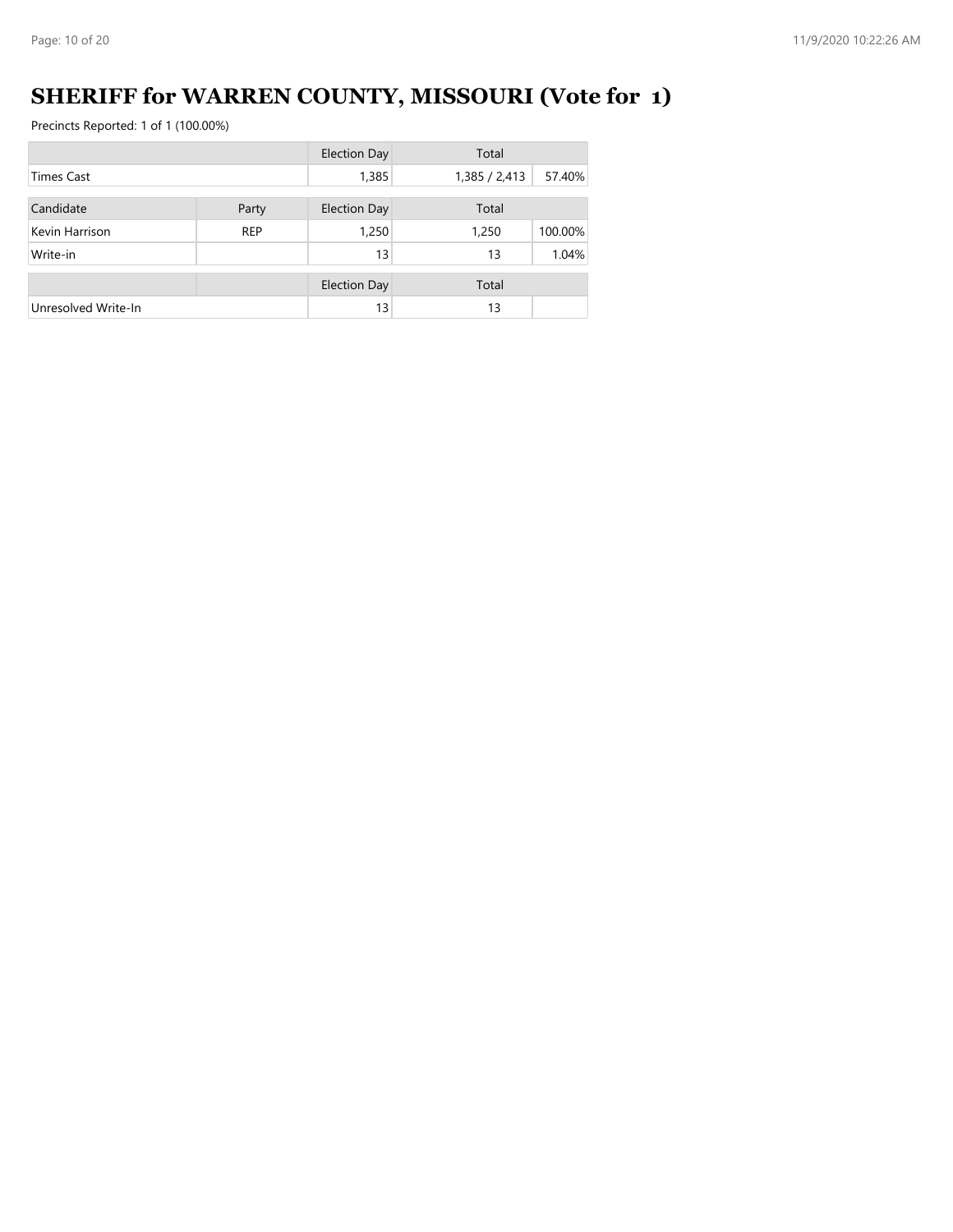## **ASSESSOR for WARREN COUNTY, MISSOURI (Vote for 1)**

|                          |            | <b>Election Day</b> | Total         |         |
|--------------------------|------------|---------------------|---------------|---------|
| <b>Times Cast</b>        |            | 1,385               | 1,385 / 2,413 | 57.40%  |
| Candidate                | Party      | Election Day        | Total         |         |
| Kathryn L. (Katie) Smith | <b>REP</b> | 1,248               | 1,248         | 100.00% |
| Write-in                 |            | 9                   | 9             | 0.72%   |
|                          |            | <b>Election Day</b> | Total         |         |
| Unresolved Write-In      |            | 9                   | 9             |         |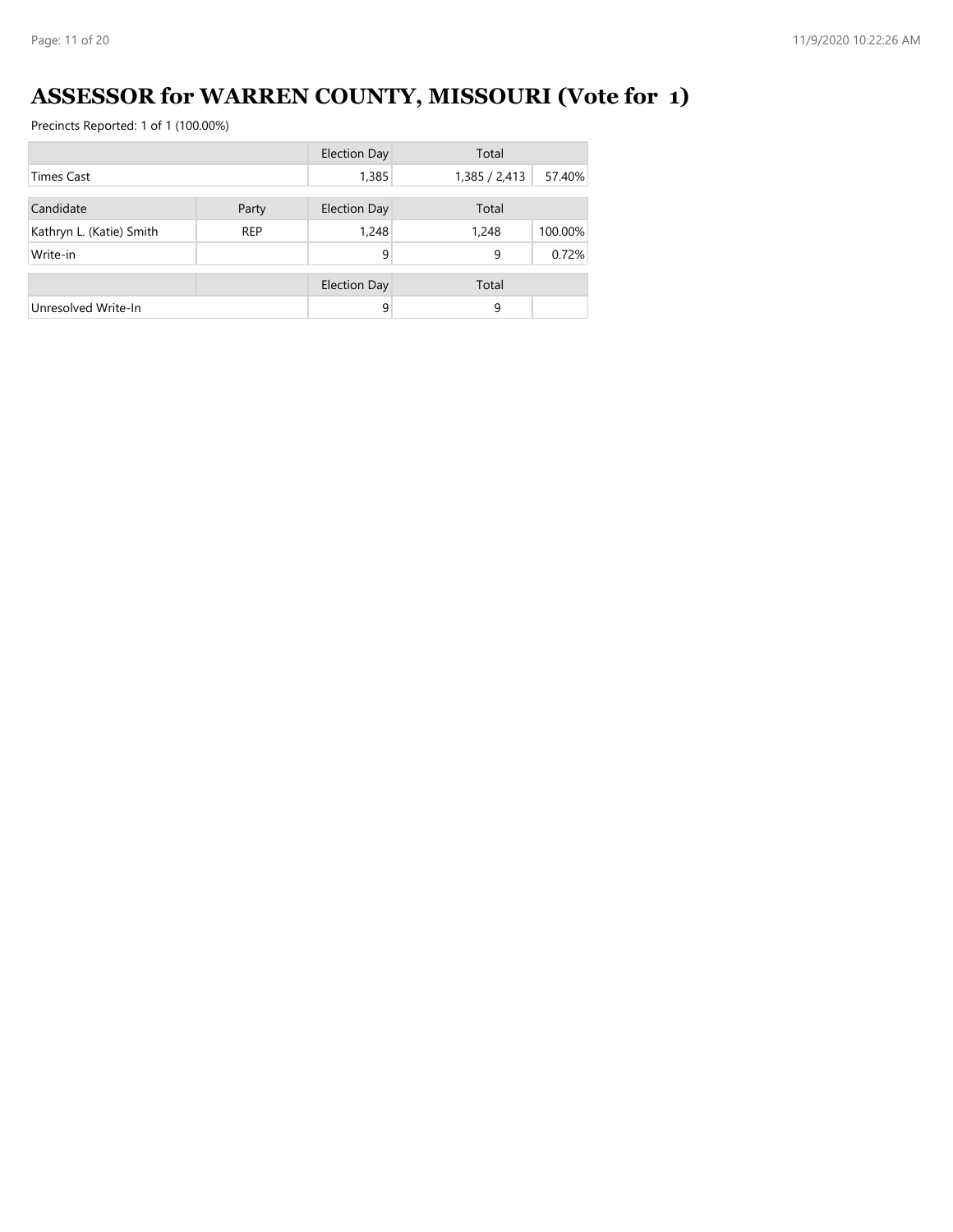### **PUBLIC ADMINISTRATOR for WARREN COUNTY, MISSOURI (Vote for 1)**

|                         |            | <b>Election Day</b> | Total         |         |
|-------------------------|------------|---------------------|---------------|---------|
| Times Cast              |            | 1,385               | 1,385 / 2,413 | 57.40%  |
| Candidate               | Party      | Election Day        | Total         |         |
|                         |            |                     |               |         |
| Melissa (Missy) Dempsey | <b>REP</b> | 1,233               | 1,233         | 100.00% |
| Write-in                |            | 16                  | 16            | 1.30%   |
|                         |            | <b>Election Day</b> | Total         |         |
| Unresolved Write-In     |            | 16                  | 16            |         |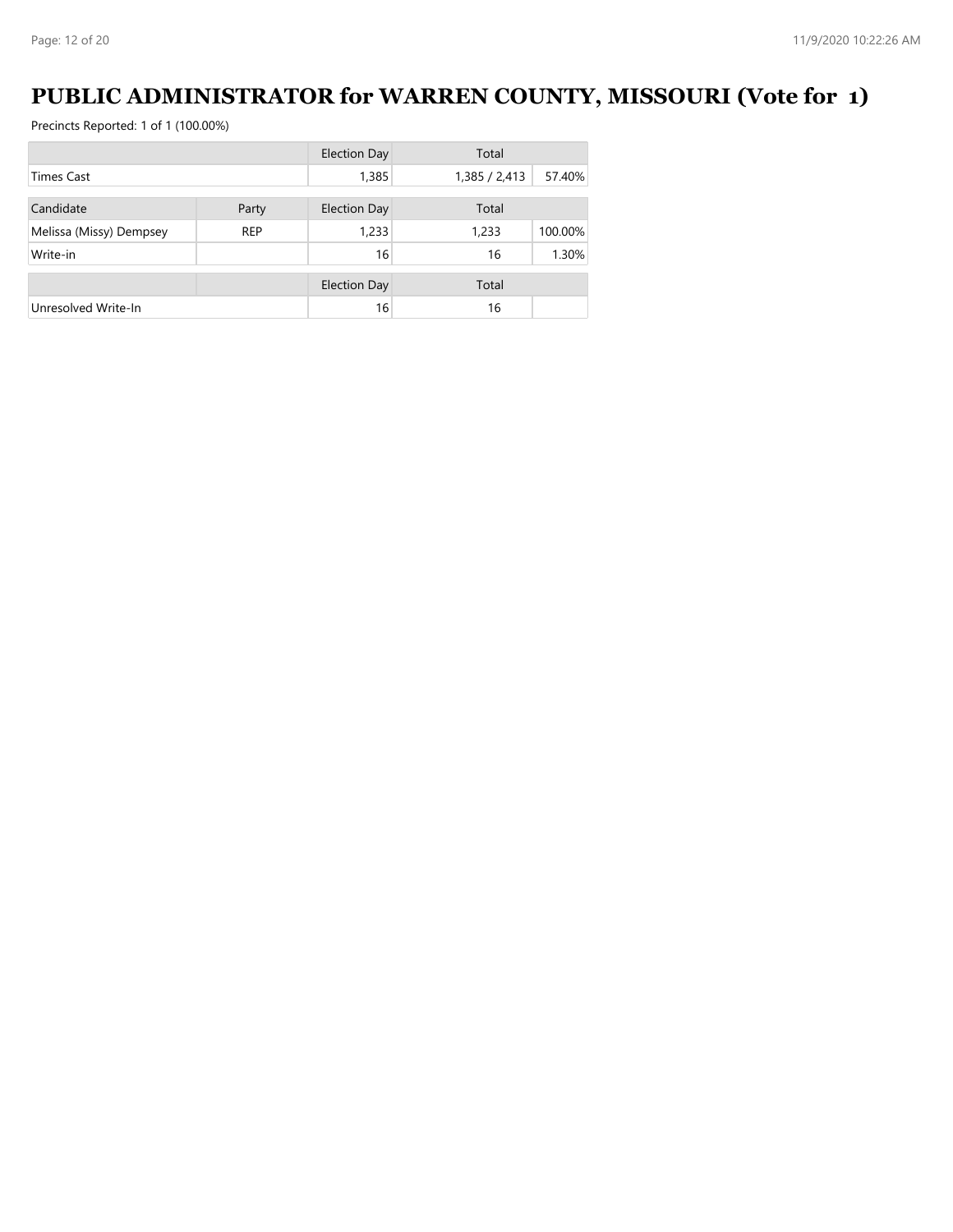## **CORONER for WARREN COUNTY, MISSOURI (Vote for 1)**

|                     |            | <b>Election Day</b> | Total         |         |
|---------------------|------------|---------------------|---------------|---------|
| <b>Times Cast</b>   |            | 1,385               | 1,385 / 2,413 | 57.40%  |
| Candidate           | Party      | Election Day        | Total         |         |
| Mark W. O'Neill     | <b>REP</b> | 1,247               | 1,247         | 100.00% |
| Write-in            |            | 8                   | 8             | 0.64%   |
|                     |            | <b>Election Day</b> | Total         |         |
| Unresolved Write-In |            | 8                   | 8             |         |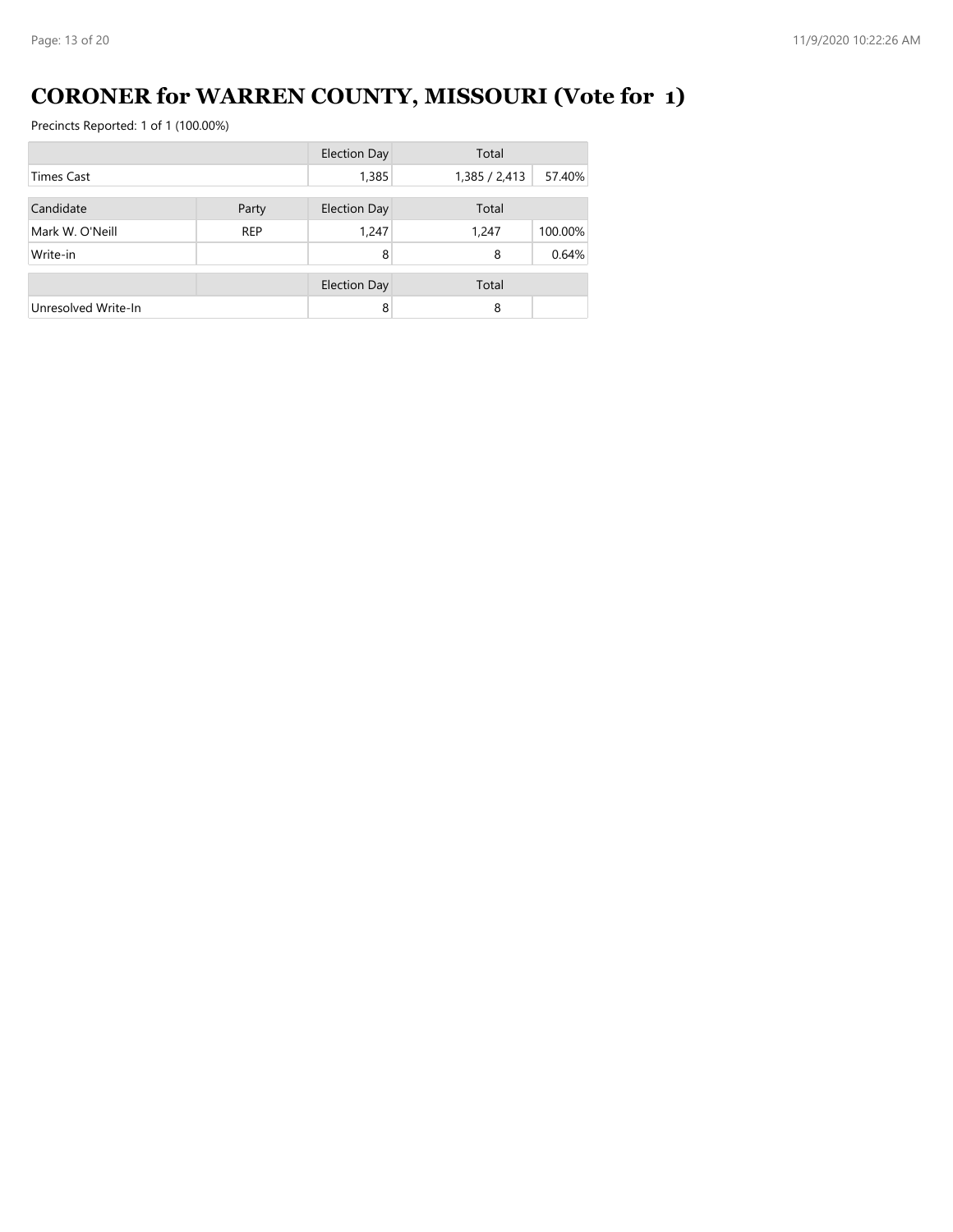## **SURVEYOR for WARREN COUNTY, MISSOURI (Vote for 1)**

|                     |            | <b>Election Day</b> | Total         |         |
|---------------------|------------|---------------------|---------------|---------|
| <b>Times Cast</b>   |            | 1,385               | 1,385 / 2,413 | 57.40%  |
| Candidate           | Party      | Election Day        | Total         |         |
| Robert L. Lewis     | <b>REP</b> | 1,230               | 1,230         | 100.00% |
| Write-in            |            | 12                  | 12            | 0.98%   |
|                     |            | <b>Election Day</b> | Total         |         |
| Unresolved Write-In |            | 12                  | 12            |         |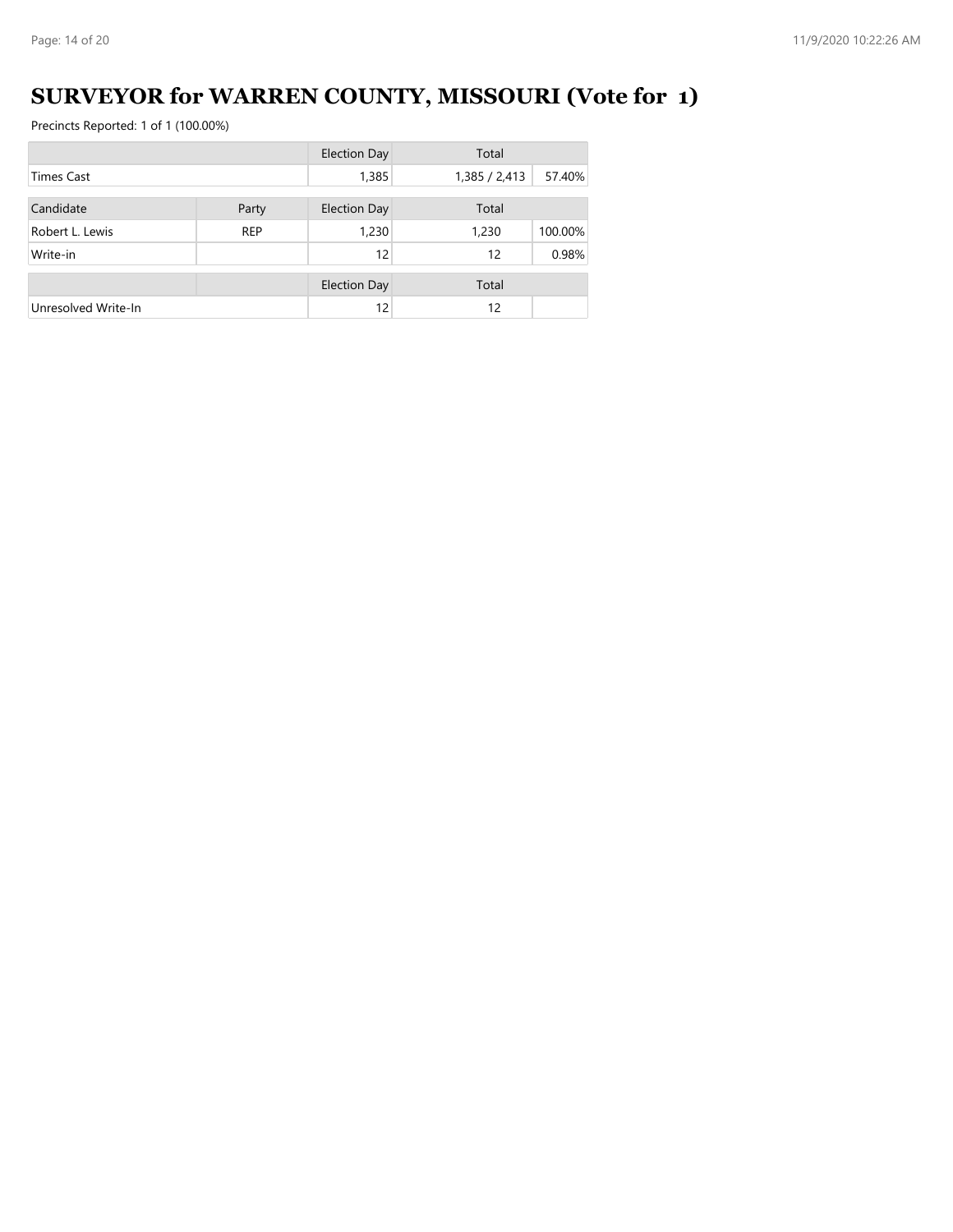### **CONSTITUTIONAL AMENDMENT NO. 1, MISSOURI (Vote for 1)**

|                     |       | <b>Election Day</b> | Total         |        |
|---------------------|-------|---------------------|---------------|--------|
| <b>Times Cast</b>   |       | 1,385               | 1,385 / 2,413 | 57.40% |
| Candidate           | Party | <b>Election Day</b> | Total         |        |
| <b>YES</b>          |       | 576                 | 576           | 43.21% |
| <b>NO</b>           |       | 757                 | 757           | 56.79% |
|                     |       | <b>Election Day</b> | Total         |        |
| Unresolved Write-In |       | $\Omega$            | 0             |        |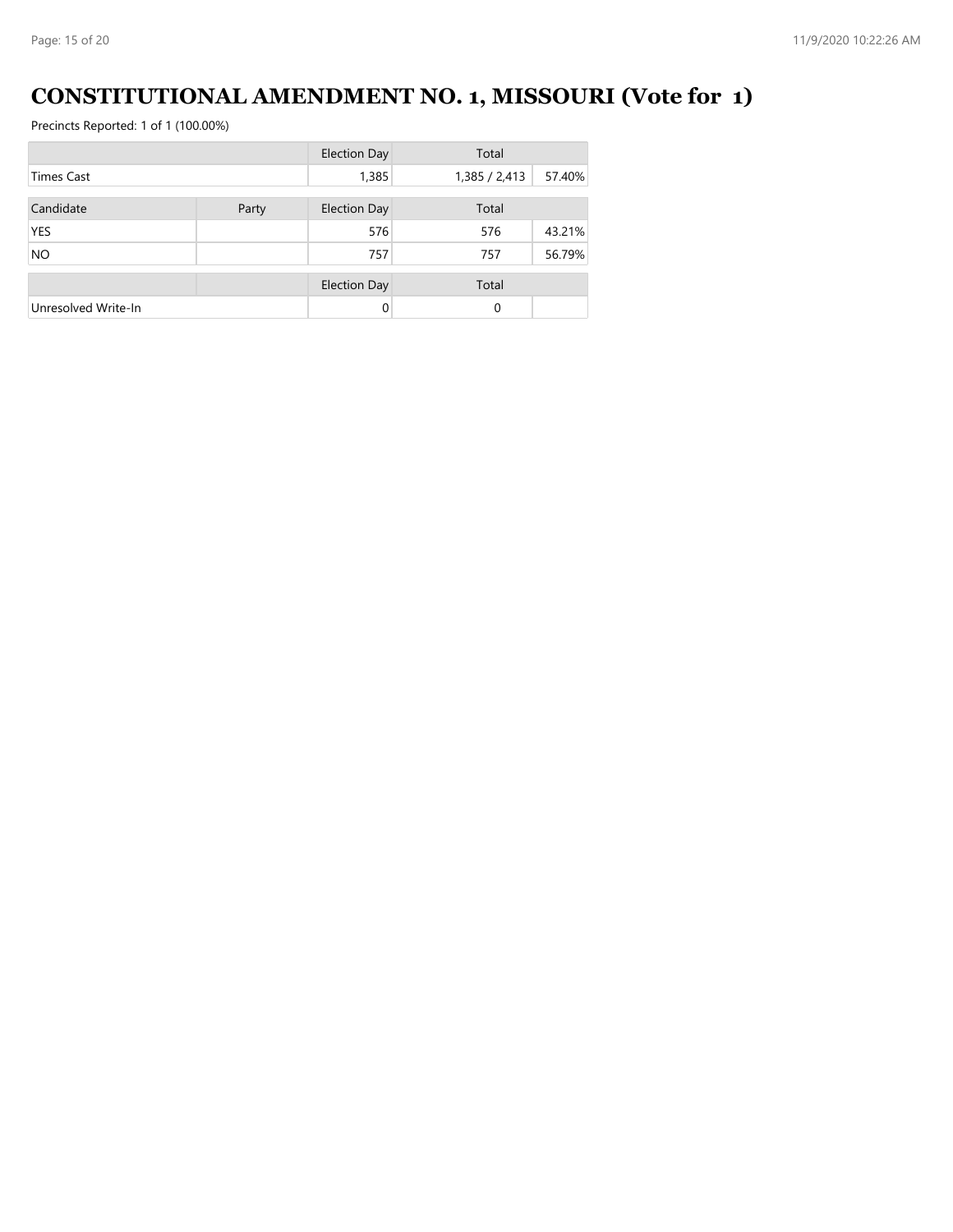## **CONSTITUTIONAL AMENDMENT NO. 3, MISSOURI (Vote for 1)**

|                     |       | <b>Election Day</b> | Total         |        |
|---------------------|-------|---------------------|---------------|--------|
| <b>Times Cast</b>   |       | 1,385               | 1,385 / 2,413 | 57.40% |
| Candidate           | Party | <b>Election Day</b> | Total         |        |
| <b>YES</b>          |       | 840                 | 840           | 63.49% |
| <b>NO</b>           |       | 483                 | 483           | 36.51% |
|                     |       | <b>Election Day</b> | Total         |        |
| Unresolved Write-In |       | $\Omega$            | 0             |        |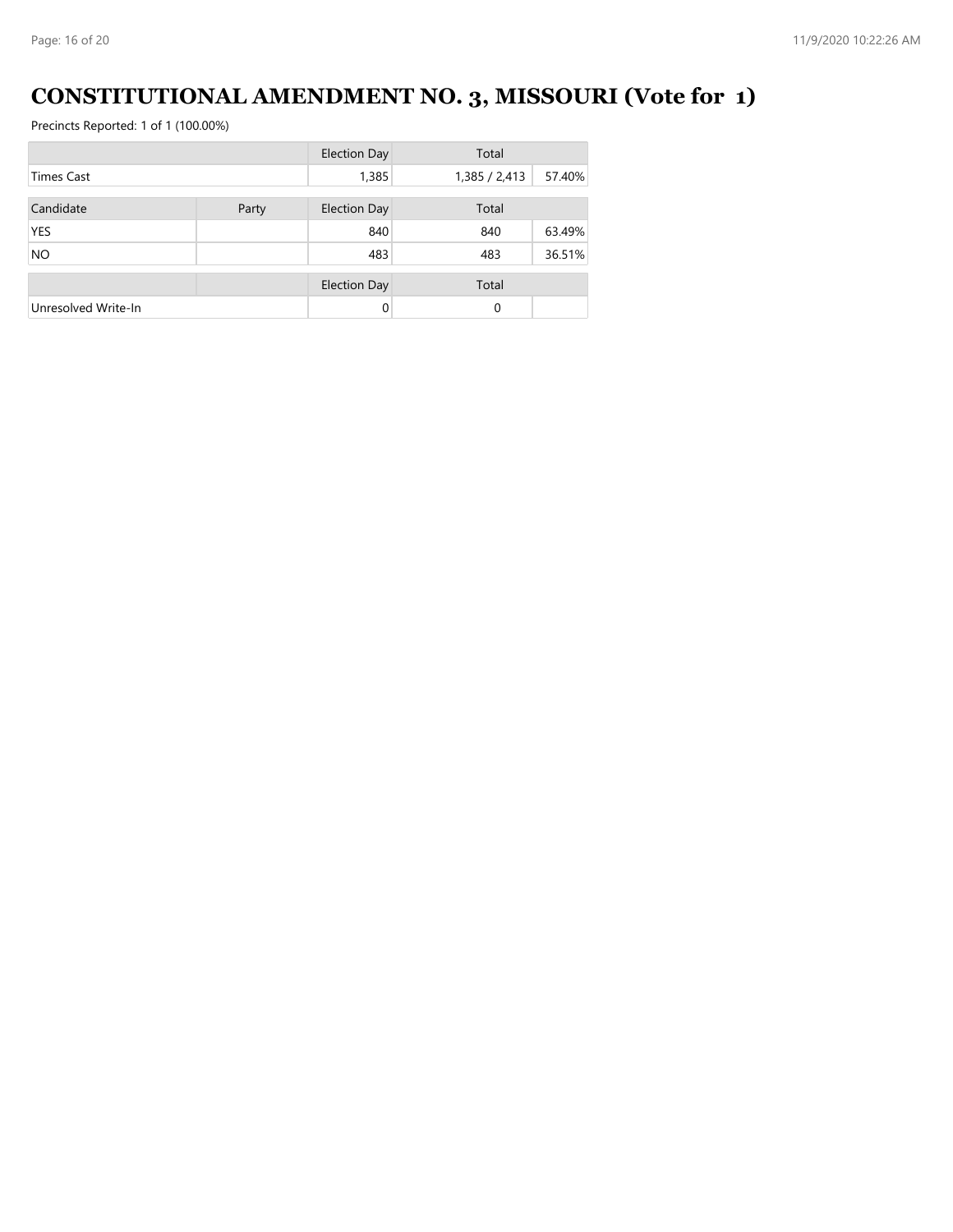#### **JUDGE(S) for MISSOURI SUPREME COURT, MISSOURI (BRECKENRIDGE) (Vote for 1)**

|                     |       | <b>Election Day</b> | Total         |        |
|---------------------|-------|---------------------|---------------|--------|
| <b>Times Cast</b>   |       | 1,385               | 1,385 / 2,413 | 57.40% |
| Candidate           | Party | <b>Election Day</b> | Total         |        |
| <b>YES</b>          |       | 860                 | 860           | 69.81% |
| <b>NO</b>           |       | 372                 | 372           | 30.19% |
|                     |       | <b>Election Day</b> | Total         |        |
| Unresolved Write-In |       | 0                   | 0             |        |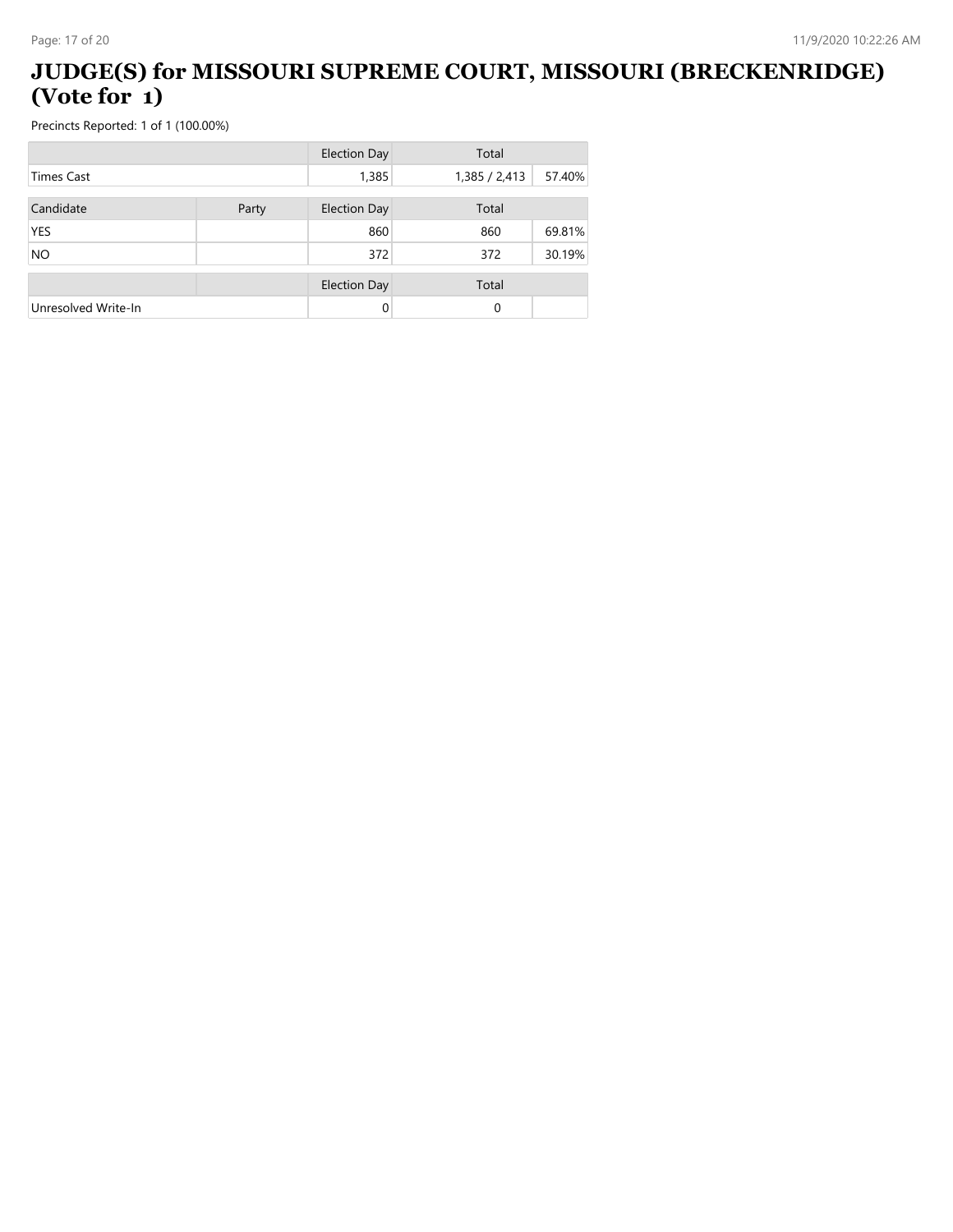#### **JUDGE(S) for MISSOURI COURT OF APPEALS, EASTERN DISTRICT, MISSOURI (ODENWALD) (Vote for 1)**

|                     |       | <b>Election Day</b> | Total         |        |
|---------------------|-------|---------------------|---------------|--------|
| <b>Times Cast</b>   |       | 1,385               | 1,385 / 2,413 | 57.40% |
| Candidate           | Party | <b>Election Day</b> | Total         |        |
| <b>YES</b>          |       | 887                 | 887           | 72.29% |
| <b>NO</b>           |       | 340                 | 340           | 27.71% |
|                     |       | <b>Election Day</b> | Total         |        |
| Unresolved Write-In |       | 0                   | 0             |        |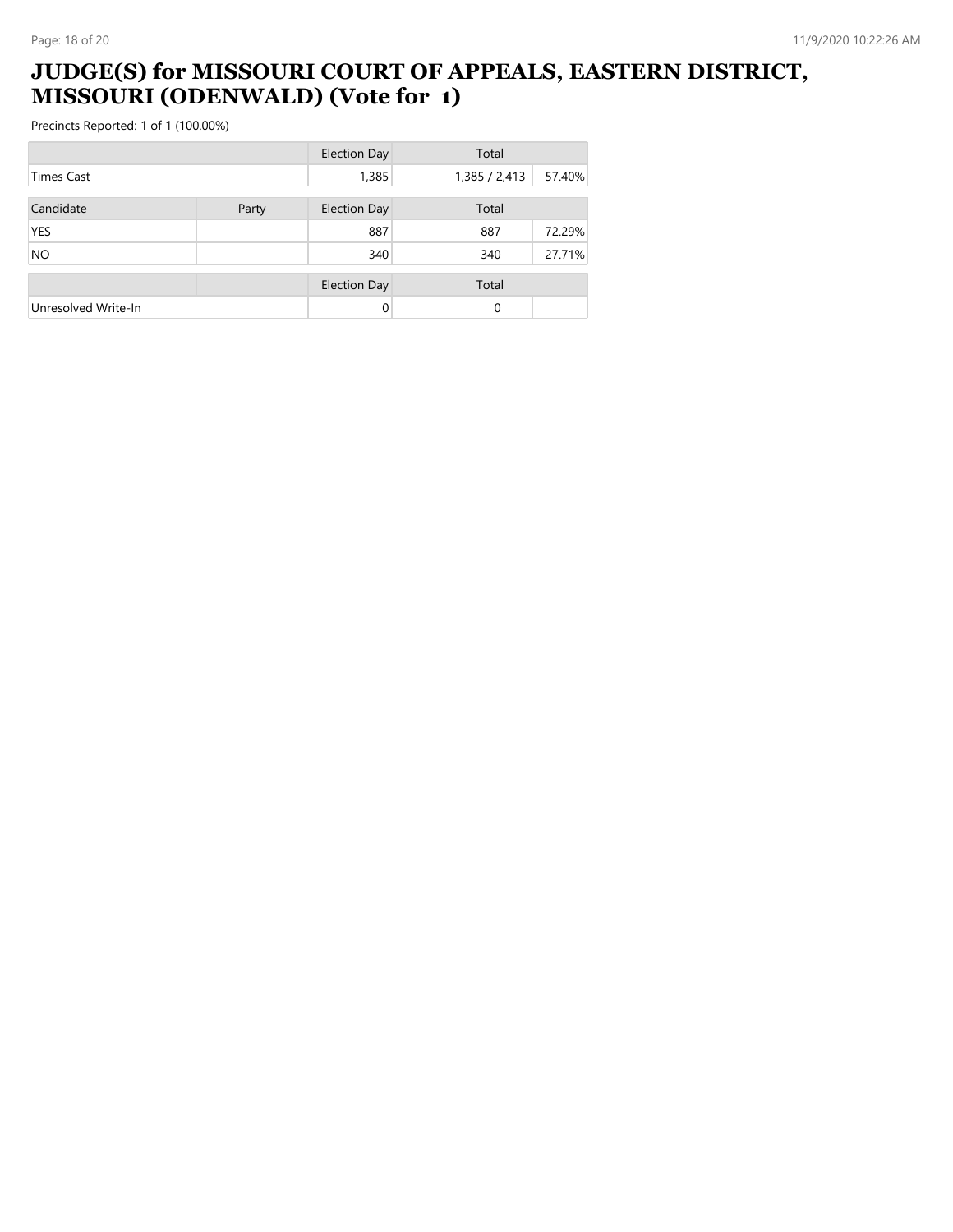#### **JUDGE(S) for MISSOURI COURT OF APPEALS, EASTERN DISTRICT, MISSOURI (RANSOM) (Vote for 1)**

|                     |       | <b>Election Day</b> | Total         |        |
|---------------------|-------|---------------------|---------------|--------|
| <b>Times Cast</b>   |       | 1,385               | 1,385 / 2,413 | 57.40% |
| Candidate           | Party | <b>Election Day</b> | Total         |        |
| <b>YES</b>          |       | 876                 | 876           | 71.63% |
| <b>NO</b>           |       | 347                 | 347           | 28.37% |
|                     |       | <b>Election Day</b> | Total         |        |
| Unresolved Write-In |       | $\Omega$            | 0             |        |